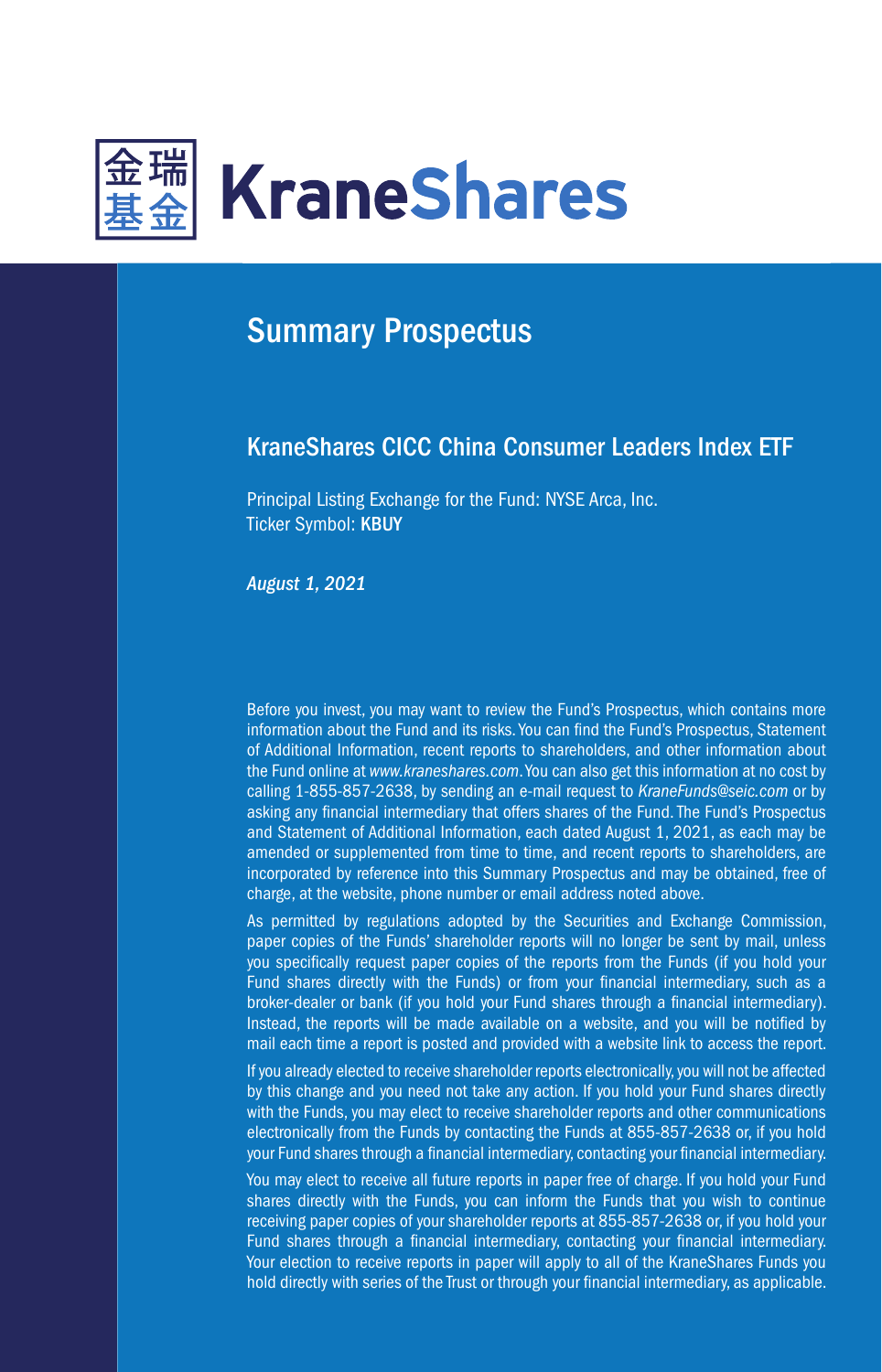#### Investment Objective

The KraneShares CICC China Consumer Leaders Index ETF (the "Fund") seeks to provide investment results that, before fees and expenses, correspond generally to the price and yield performance of a specific equity securities index. The Fund's current index is the CICC China Consumer Leaders Index (the "Underlying Index").

#### Fees and Expenses of the Fund

The following table describes the fees and expenses you may pay if you buy, hold and sell shares of the Fund. You may pay other fees, such as brokerage commissions and other fees to financial intermediaries, which are not reflected in the tables and examples below.

Shareholder Fees (fees paid directly from your investment) . . . . . . . . . . . . . . . . . . . . . . . . . . . . . . None

#### Annual Fund Operating Expenses

| (expenses that you pay each year as a percentage of the value of your investment) |       |
|-----------------------------------------------------------------------------------|-------|
|                                                                                   | 0.68% |
|                                                                                   | 0.00% |
|                                                                                   | 0.00% |
|                                                                                   | 0.68% |

*\* Pursuant to a Distribution Plan, the Fund may bear a Rule 12b-1 fee not to exceed 0.25% per year of the Fund's average daily net assets. However, no such fee is currently paid by the Fund, and the Board of Trustees has not currently approved the commencement of any payments under the Distribution Plan.*

*\*\* Based on estimated amounts for the current fiscal year.*

# Example

This Example is intended to help you compare the cost of investing in the Fund with the cost of investing in other funds. The Example assumes that you invest \$10,000 in the Fund for the time periods indicated. The Example also assumes that your investment has a 5% return each year and that the Fund's operating expenses remain the same. Although your actual costs may be higher or lower, based on these assumptions, whether you do or do not sell your shares, your costs would be:

| 1 Year | 3 Years |
|--------|---------|
| \$69   | \$218   |

#### Portfolio Turnover

The Fund pays transaction costs, such as commissions, when it buys and sells securities (or "turns over" its portfolio). A higher portfolio turnover rate may indicate higher transaction costs and may result in higher taxes when Fund shares are held in a taxable account. These costs, which are not reflected in the Annual Fund Operating Expenses or in the Example, affect the Fund's performance. For the period from December 8, 2020 to March 31, 2021, the Fund's portfolio turnover rate was 50% of the average of its portfolio.

# Principal Investment Strategies

Under normal circumstances, the Fund will invest at least 80% of its total assets in components of the Underlying Index, depositary receipts, including American depositary receipts ("ADRs"), representing such components and securities underlying depositary receipts in the Underlying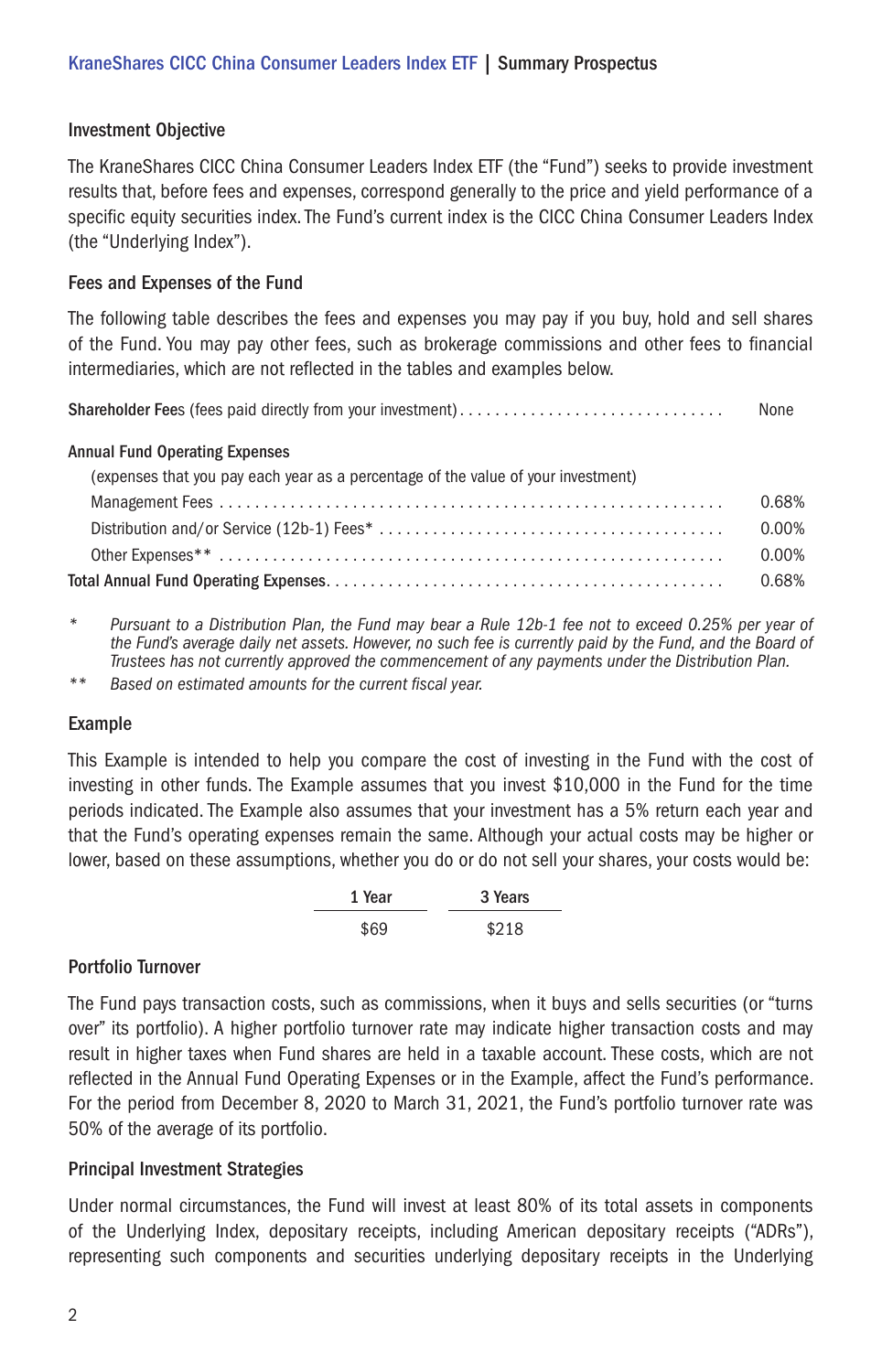# KraneShares CICC China Consumer Leaders Index ETF | Summary Prospectus

Index. The Underlying Index is a free float adjusted market capitalization weighted index (subject to the modifications described below) designed to meausure the equity market performance of Chinese companies engaged in "Consumer-Related Industries" — namely, Consumer Electronics; Home decorations; Household appliances; Household appliances and special consumer goods; Leisure Products; Clothing, apparel and luxury; Footwear; Textile; Hotels, resorts and luxury cruises; restaurant; Computer and Electronics Retail; Beer; Liquor and wine; Soft drink; Food processing and meat; Household items; Personal items; Food retail; and Leisure facilities. The securities that are eligible for inclusion in the Underlying Index at each semi-annual reconstitution include all types of publicly issued shares of companies that are domiciled in China and have majority of revenues from China, such as A-Shares, B-Shares, H-Shares, P-Chips and Red Chips, which are described below, provided that they have an average daily traded value of over \$10 million Chinese renminbi ("RMB"). ADRs and the companies listed under the Stock Connect Programs in Hong Kong and China are also considered for inclusion in the Underlying Index.

For the Underlying Index, Fuzzy Logix, Inc. (doing business as "FastINDX") ("Index Provider") ranks eligible companies by long term operating income, long term operating cash flow, market capitalization, long term return on equity and long-term gross profit. The top 30 stocks with the highest ranking are then included in the Underlying Index, weighted according to free-float market capitalizations with a cap to limit stocks of individual companies to no more than 15% of the Underlying Index. The Underlying Index is rebalanced quarterly. At each quarterly rebalance, if 50% of the Underlying Index consists of companies that are more than 5% of the Underlying Index, companies that are above 5% will be adjusted downward to 4.5% until 50% of the Underlying Index consists of companies that are less than 5%. During this process, the weighting of companies below 5% of the Underlying Index will be adjusted upward but will not exceed 5%.

The Fund may invest up to 20% of its assets in instruments that are not included in the Underlying Index, but that the Fund's investment adviser, Krane Funds Advisors, LLC ("Krane" or "Adviser"), believes will help the Fund track the Underlying Index. These investments may include equity securities and depositary receipts of issuers whose securities are not constituents of the Underlying Index, derivative instruments (including swaps, futures, forwards, structured notes and options), other investment companies (including exchange traded funds or "ETFs") and cash or cash equivalents (including money market funds). The other investment companies in which the Fund may invest may be advised, sponsored or otherwise serviced by Krane and/or its affiliates.

The following China-related securities may be included in the Underlying Index and/or represent investments of the Fund:

- *China A-Shares*, which are shares of companies incorporated in mainland China that are traded on the Chinese exchanges and denominated in domestic renminbi. China A-Shares are primarily purchased and sold in the domestic Chinese market. To the extent the Fund invests in China A-Shares, it expects to do so through the trading and clearing facilities of a participating exchange located outside of mainland China ("Stock Connect Programs"). A Renminbi Qualified Foreign Institutional Investor ("RQFII") or Qualified Foreign Institutional Investor ("QFII") license may also be acquired to invest directly in China A-Shares.
- *China B-Shares*, which are shares of companies listed on the Shanghai or Shenzhen Stock Exchange but quoted and traded in foreign currencies (such as Hong Kong Dollars or U.S. Dollars), which were primarily created for trading by foreign investors.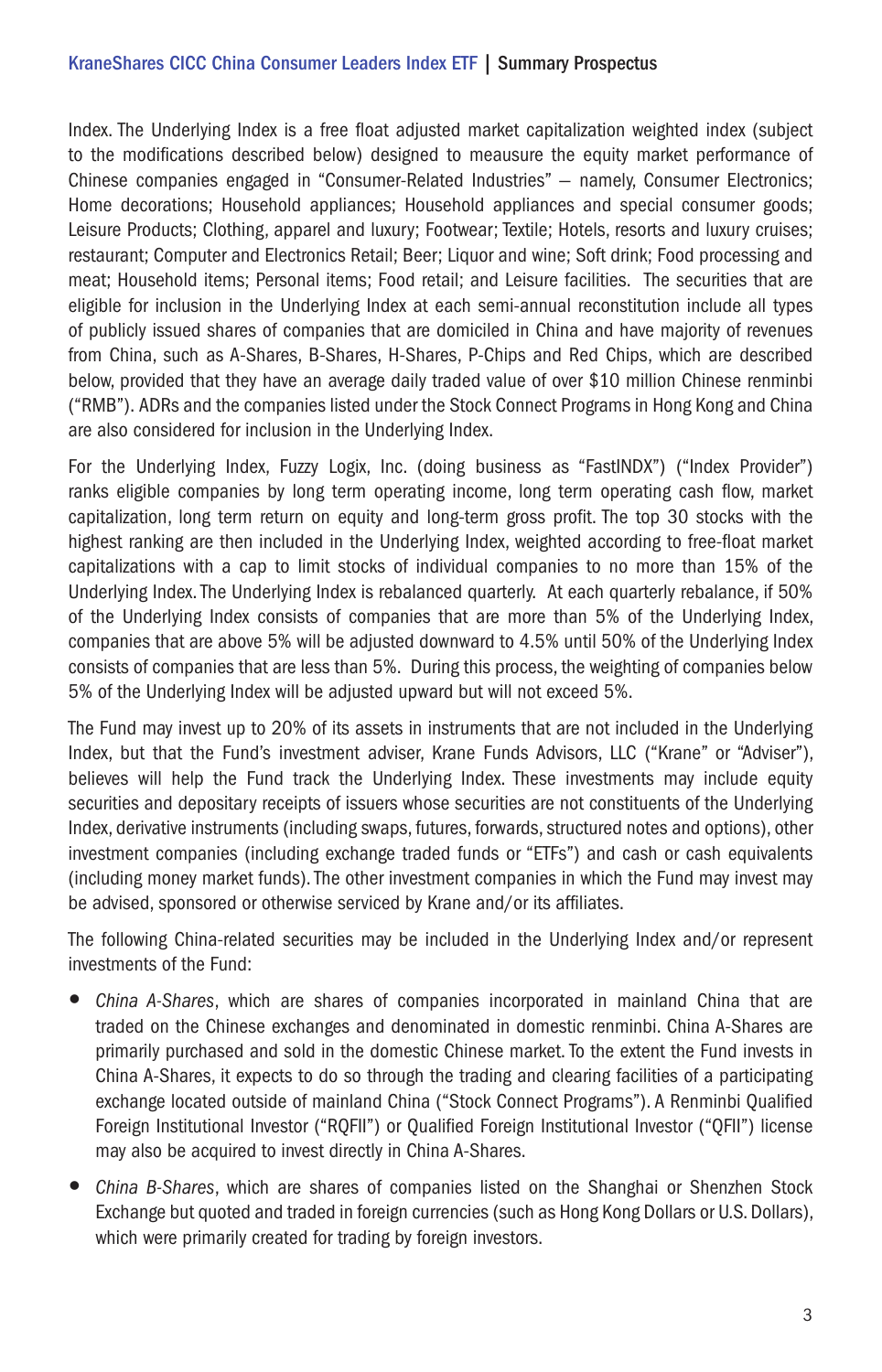- y *China H-Shares*, which are shares of companies incorporated in mainland China and listed on the Hong Kong Stock Exchange ("H-Shares"), where they are traded in Hong Kong dollars and may be traded by foreign investors.
- y *China N-Shares*, which are shares of companies with business operations in mainland China and listed on an American stock exchange, such as NYSE or NASDAQ ("N-Shares").
- *P-Chips*, which are shares of private sector companies with a majority of their business operations in mainland China and controlling private Chinese shareholders, which are incorporated outside of mainland China and traded on the Hong Kong Stock Exchange in Hong Kong dollars.
- *Red Chips*, which are shares of companies with a majority of their business operations in mainland China and controlled by the central, provincial or municipal governments of the PRC, whose shares are traded on the Hong Kong Stock Exchange in Hong Kong dollars.
- S-Chips, which are shares of companies with business operations in mainland China and listed on the Singapore Exchange. S-Chip shares are issued by companies incorporated anywhere, but many are registered in Singapore, the British Virgin Islands, the Cayman Islands, or Bermuda.

Although the Fund reserves the right to replicate (or hold all constituents of) the Underlying Index, the Fund expects to use representative sampling to track the Underlying Index. "Representative sampling" is a strategy that involves investing in a representative sample of securities that collectively have an investment profile similar to the Underlying Index.

As of May 31, 2021, the Underlying Index included securities of companies with a market capitalization range of approximately \$4.90 billion to \$437.48 billion and had an average market capitalization of approximately \$51.43 billion. The Underlying Index is rebalanced quarterly and reconstituted semi-annually.

The Fund is non-diversified. To the extent the Underlying Index is concentrated in a particular industry, the Fund is expected to be concentrated in that industry. As of May 31, 2021, issuers in the consumer discretionary sector (38.28%) and consumer staples sector (61.72%) each represented a significant portion of the Underlying Index.

The Fund may engage in securities lending.

# Principal Risks

As with all ETFs, a shareholder of the Fund is subject to the risk that his or her investment could lose money. The Fund may not achieve its investment objective and an investment in the Fund is not by itself a complete or balanced investment program. An investment in the Fund is not a deposit with a bank and is not insured or guaranteed by the Federal Deposit Insurance Corporation or any other government agency. An investment in the Fund involves the risk of total loss. In addition to these risks, the Fund is subject to a number of additional principal risks that may affect the value of its shares, including:

China Risk. The Chinese economy is generally considered an emerging market and can be significantly affected by economic and political conditions in China and surrounding Asian countries. China may be subject to considerable degrees of economic, political and social instability. In addition, the Chinese economy is export-driven and highly reliant on trading with key partners. A downturn in the economies of China's primary trading partners could slow or eliminate the growth of the Chinese economy and adversely impact the Fund's investments. The Chinese government strictly regulates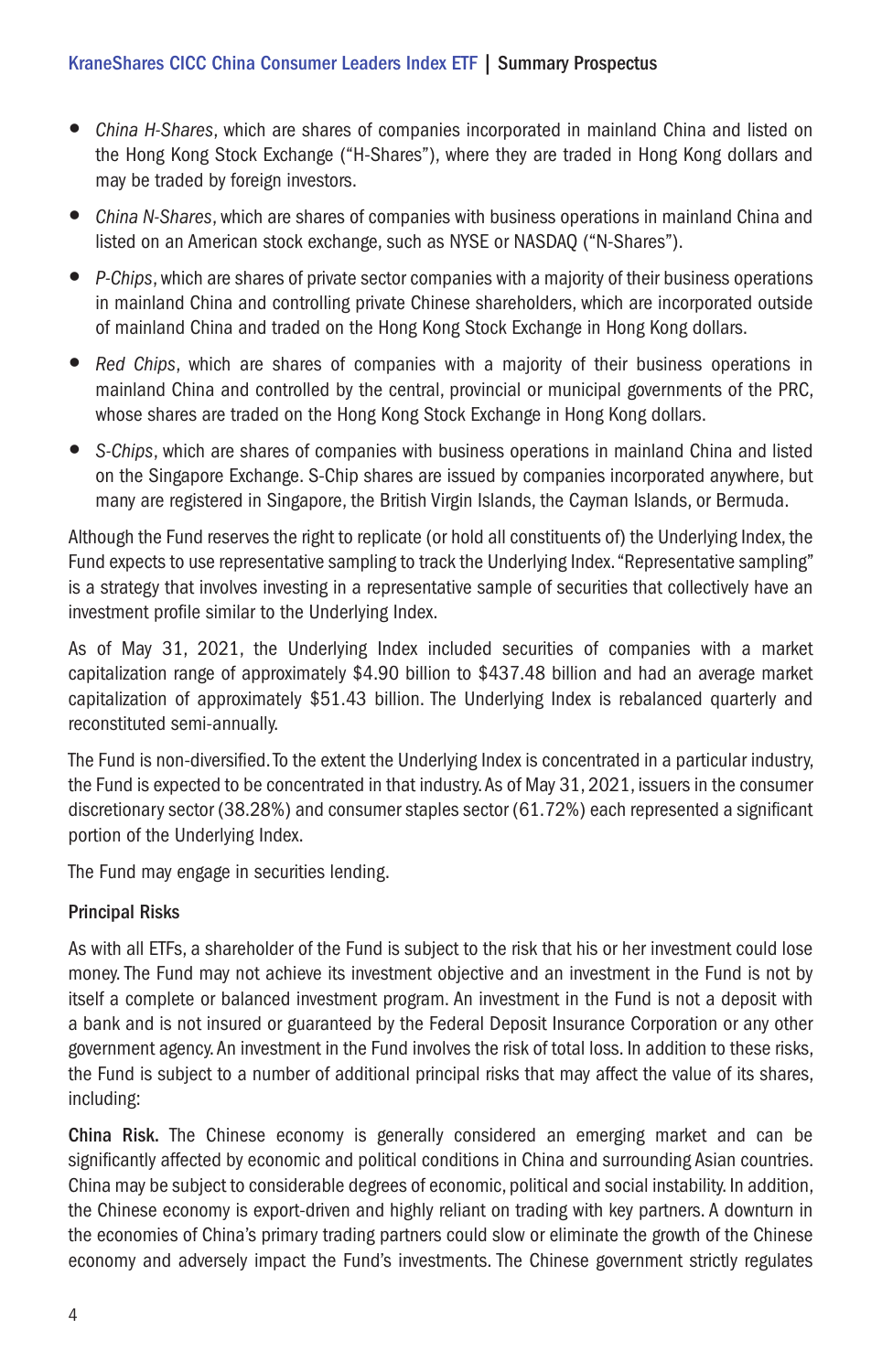the payment of foreign currency denominated obligations and sets monetary policy. The Chinese government may introduce new laws and regulations that could have an adverse effect on the Fund. Although China has begun the process of privatizing certain sectors of its economy, privatized entities may lose money and/or be re-nationalized.

In the Chinese securities markets, a small number of issuers may represent a large portion of the entire market. The Chinese securities markets are subject to more frequent trading halts, low trading volume and price volatility. Recent developments in relations between the United States and China have heightened concerns of increased tariffs and restrictions on trade between the two countries. An increase in tariffs or trade restrictions, or even the threat of such developments, could lead to a significant reduction in international trade, which could have a negative impact on China's export industry and a commensurately negative impact on the Fund.

In recent years, Chinese entities have incurred significant levels of debt and Chinese financial institutions currently hold relatively large amounts of non-performing debt. Thus, there exists a possibility that widespread defaults could occur, which could trigger a financial crisis, freeze Chinese debt and finance markets and make Chinese securities illiquid.

In addition, trade relations between the U.S. and China have recently been strained. Worsening trade relations between the two countries could adversely impact the Fund, particularly to the extent that the Chinese government restricts foreign investments in on-shore Chinese companies or the U.S. government restricts investments by U.S. investors in China. Worsening trade relations may also result in market volatility and volatility in the price of Fund shares.

Disclosure and regulatory standards in emerging market countries, such as China, are in many respects less stringent than U.S. standards. There is substantially less publicly available information about Chinese issuers than there is about U.S. issuers.

A-Shares Risk. A-Shares are issued by companies incorporated in mainland China and are traded on Chinese exchanges. Investments in A-Shares are made available to domestic Chinese investors and certain foreign investors, including those who have been approved as a QFII or a RQFII and through the Stock Connect Programs, which currently include the Shanghai-Hong Kong Stock Connect, Shenzhen-Hong Kong Stock Connect, Shanghai-London Stock Connect, and China-Japan Stock Connect. Investments by foreign investors in A-Shares are subject to various restrictions, regulations and limits. The Fund currently intends to gain exposure to A-Shares through the Stock Connect Programs. The Fund may also gain exposure to A-Shares by investing in investments that provide exposure to A-Shares, such as other investment companies, or Krane may acquire a QFII or RQFII license to invest in A-Shares for the Fund. Investments in A-Shares are heavily regulated and the recoupment and repatriation of assets invested in A-Shares is subject to restrictions by the Chinese government. A-Shares may be subject to frequent and widespread trading halts and may become illiquid. This could cause volatility in the Fund's share price and subject the Fund to a greater risk of trading halts.

Custody Risks. In accordance with Chinese regulations and the terms of a QFII or RQFII license, as applicable, and insofar as Krane acquires a QFII or RQFII license, A-Shares will be held in the joint names of the Fund and Krane. While Krane may not use such an account for any purpose other than for maintaining the Fund's assets, the Fund's assets may not be as well protected as they would be if it were possible for them to be registered and held solely in the name of the Fund. There is a risk that creditors of Krane may assert that the securities are owned by Krane and that regulatory actions taken against Krane may affect the Fund. The risk is particularly acute in the case of cash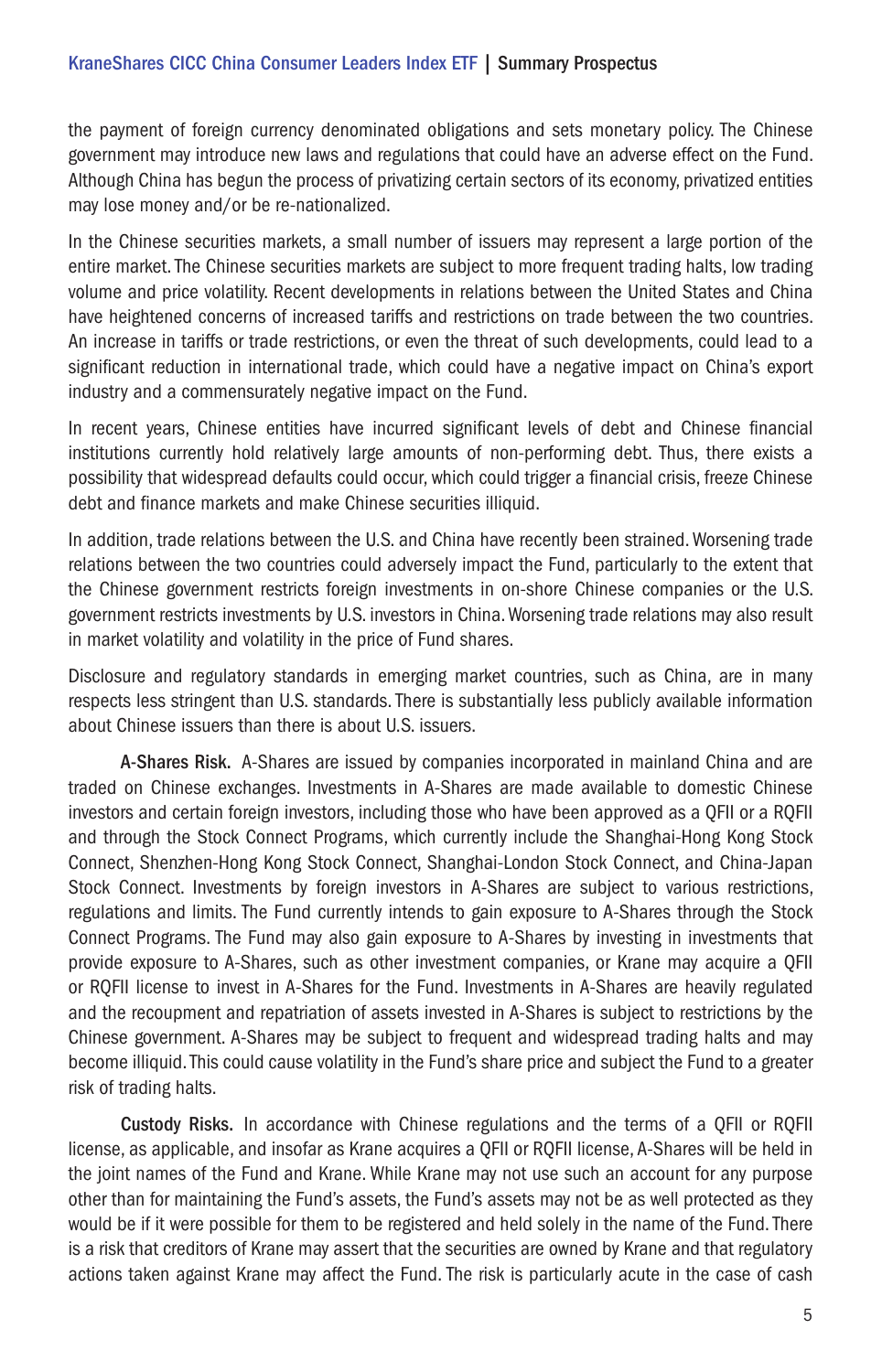deposited with a People's Republic of China ("PRC") sub-custodian ("PRC Custodian") because it may not be segregated, and it may be treated as a debt owing from the PRC Custodian to the Fund as a depositor. Thus, in the event of a PRC Custodian bankruptcy, liquidation, or similar event, the Fund may face difficulties and/or encounter delays in recovering its cash.

Tax Risk. Per a circular (Caishui [2014] 79), the Fund is temporarily exempt from the Chinese tax on capital gains on trading in A-Shares as a QFII or RQFII or the Shanghai Stock Exchange through the Shanghai-Hong Kong Stock Connect as of November 17, 2014, and the Shenzhen Stock Exchange through the Shenzhen-Hong Kong Stock Connect as of December 5, 2016. There is no indication as to how long the temporary exemption will remain in effect. Accordingly, the Fund may be subject to such taxes in the future. In addition, there is uncertainty as to the application and implementation of China's value added tax to the Fund's activities. The Fund reserves the right to establish a reserve for taxes which present uncertainty as to whether they will be assessed, although it currently does not do so. If the Fund establishes such a reserve but is not ultimately subject to these taxes, shareholders who redeemed or sold their shares while the reserve was in place will effectively bear the tax and may not benefit from the later release, if any, of the reserve. Conversely, if the Fund does not establish such a reserve but ultimately is subject to the tax, shareholders who redeemed or sold their shares prior to the tax being withheld, reserved or paid will have effectively avoided the tax. Investors should note that such provision, if any, may be excessive or inadequate to meet actual tax liabilities (which could include interest and penalties) on the Fund's investments. Any taxes imposed in connection with the Fund's activities will be borne by the Fund. As a result, investors may be advantaged or disadvantaged depending on the final rules of the relevant tax authorities.

Capital Controls Risk. Economic conditions, such as volatile currency exchange rates and interest rates, political events and other conditions may, without prior warning, lead to intervention by government actors and the imposition of "capital controls." Capital controls include the prohibition of, or restrictions on, the ability to transfer currency, securities or other assets. Levies may be placed on profits repatriated by foreign entities (such as the Fund). Although the RMB is not presently freely convertible, rather it is subject to the approval of the State Administration of Foreign Exchange ("SAFE") and other relevant authorities, repatriations by RQFIIs or through the Stock Connect Programs are currently permitted daily and Chinese authorities have indicated their plans to move to a fully freely convertible RMB. There is no assurance, however, that repatriation restrictions will not be (re-)imposed in the future.

Hong Kong Risk. The economy of Hong Kong has few natural resources and any fluctuation or shortage in the commodity markets could have a significant adverse effect on the Hong Kong economy. Hong Kong is also heavily dependent on international trade and finance. Additionally, the continuation and success of the current political, economic, legal and social policies of Hong Kong is dependent on and subject to the control of the Chinese government. China may change its policies regarding Hong Kong at any time. Any such change may adversely affect market conditions and the performance of Chinese and Hong Kong issuers and, thus, the value of securities in the Fund's portfolio.

Stock Connect Program Risk. The Stock Connect Programs are subject to daily and aggregate quota limitations, and an investor cannot purchase and sell the same security on the same trading day, which may restrict the Fund's ability to invest in A-Shares through the Programs and to enter into or exit trades on a timely basis. The Shanghai and Shenzhen markets may be open at a time when the participating exchanges located outside of mainland China are not active, with the result that prices of A-Shares may fluctuate at times when the Fund is unable to add to or exit its positions.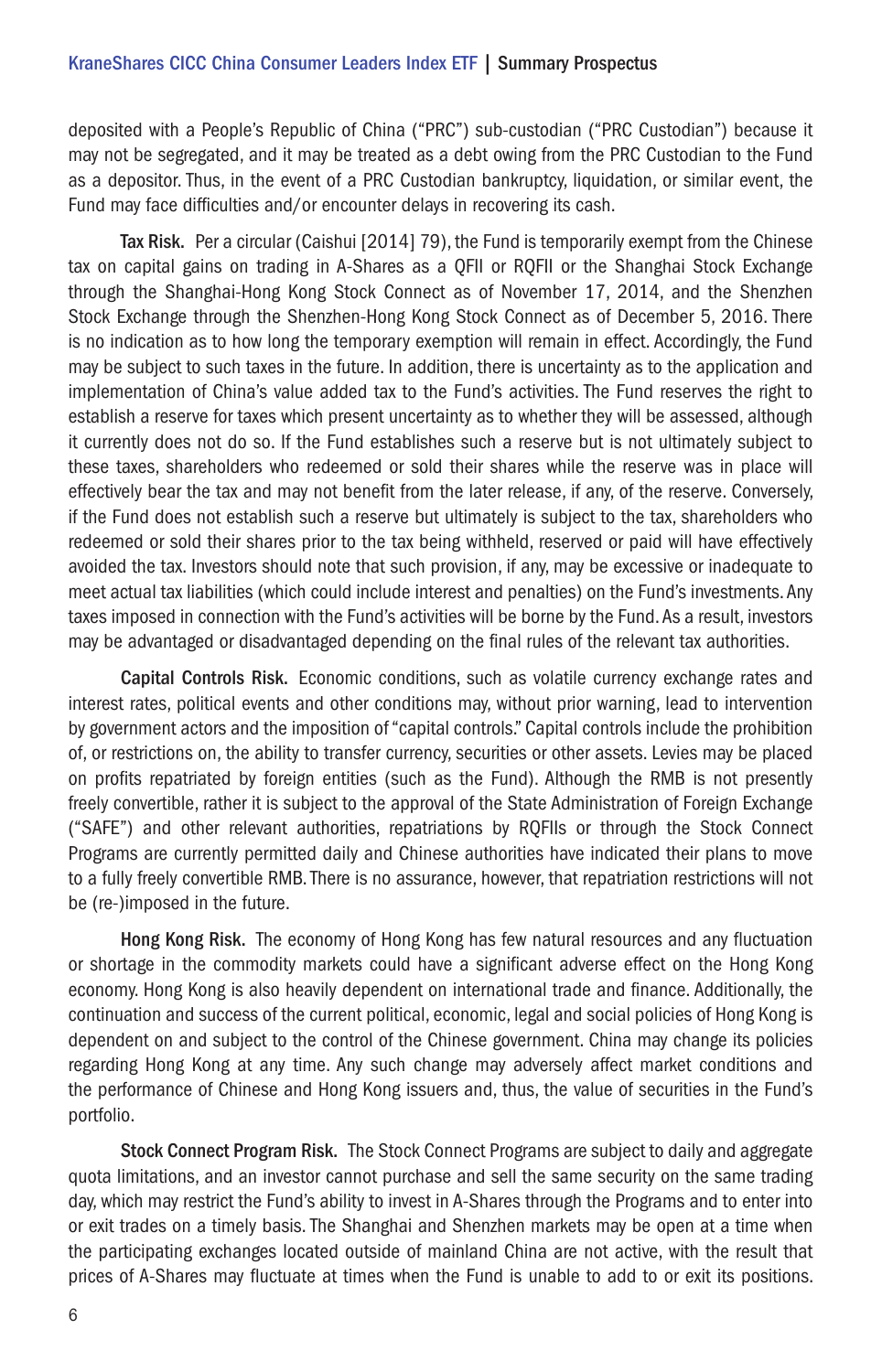#### KraneShares CICC China Consumer Leaders Index ETF | Summary Prospectus

Only certain China A-Shares are eligible to be accessed through the Stock Connect Programs. Such securities may lose their eligibility at any time, in which case they could be sold but could no longer be purchased through the Stock Connect Programs. Because the Stock Connect Programs are still evolving, the actual effect on the market for trading A-Shares with the introduction of large numbers of foreign investors is still relatively unknown. Further, regulations or restrictions, such as limitations on redemptions or suspension of trading, may adversely impact the program. There is no guarantee that the participating exchanges will continue to support the Stock Connect Programs in the future.

Investments in China A-Shares may not be covered by the securities investor protection programs of either exchange and, without the protection of such programs, will be subject to the risk of default by the broker. Because of the way in which China A-Shares are held in the Stock Connect Programs, the Fund may not be able to exercise the rights of a shareholder and may be limited in its ability to pursue claims against the issuer of a security, and may suffer losses in the event the depository of the Chinese exchange becomes insolvent.

B-Shares Risk. The China B-Share market is generally smaller, less liquid and has a smaller issuer base than the China A-Share market. The issuers that compose the B-Share market include a broad range of companies, including companies with large, medium and small capitalizations. Further, the B-Shares market may behave very differently from other portions of the Chinese equity markets, and there may be little to no correlation between the performance of the two.

H-Shares Risk. H-Shares are foreign securities which, in addition to the risks described herein, are subject to the risk that the Hong Kong stock market may behave very differently from the mainland Chinese stock market. There may be little to no correlation between the performance of the Hong Kong stock market and the mainland Chinese stock market.

N-Shares Risk. N-Shares are securities of companies with business operations in mainland China and listed on an American stock exchange, such as the NYSE or NASDAQ. Because companies issuing N-Shares have business operations in China, they are subject to certain political and economic risks in China. The American stock market may behave very differently from the mainland Chinese stock market, and there may be little to no correlation between the performance of the two.

P-Chip Companies Risk. P-Chip companies are often run by the private sector and have a majority of their business operations in mainland China. P-Chip shares are traded in Hong Kong dollars on the Hong Kong Stock Exchange, and may also be traded by foreigners. Because they are traded on the Hong Kong Stock Exchange, P-Chips are also subject to risks similar to those associated with investments in H Shares. They are also subject to risks affecting their jurisdiction of incorporation, including any legal or tax changes.

Red Chip Companies Risk. Red Chip companies are controlled, either directly or indirectly, by the central, provincial or municipal governments of the PRC. Red Chip shares are traded in Hong Kong dollars on the Hong Kong Stock Exchange and may also be traded by foreigners. Because Red Chip companies are controlled by various PRC governmental authorities, investing in Red Chips involves risks that political changes, social instability, regulatory uncertainty, adverse diplomatic developments, asset expropriation or nationalization, or confiscatory taxation could adversely affect the performance of Red Chip companies. Red Chip companies may be less efficiently run and less profitable than other companies.

S-Chip Companies Risk. The Fund may invest in shares of companies with business operations in mainland China and listed on the Singapore Exchange ("S-Chips"). S-Chip shares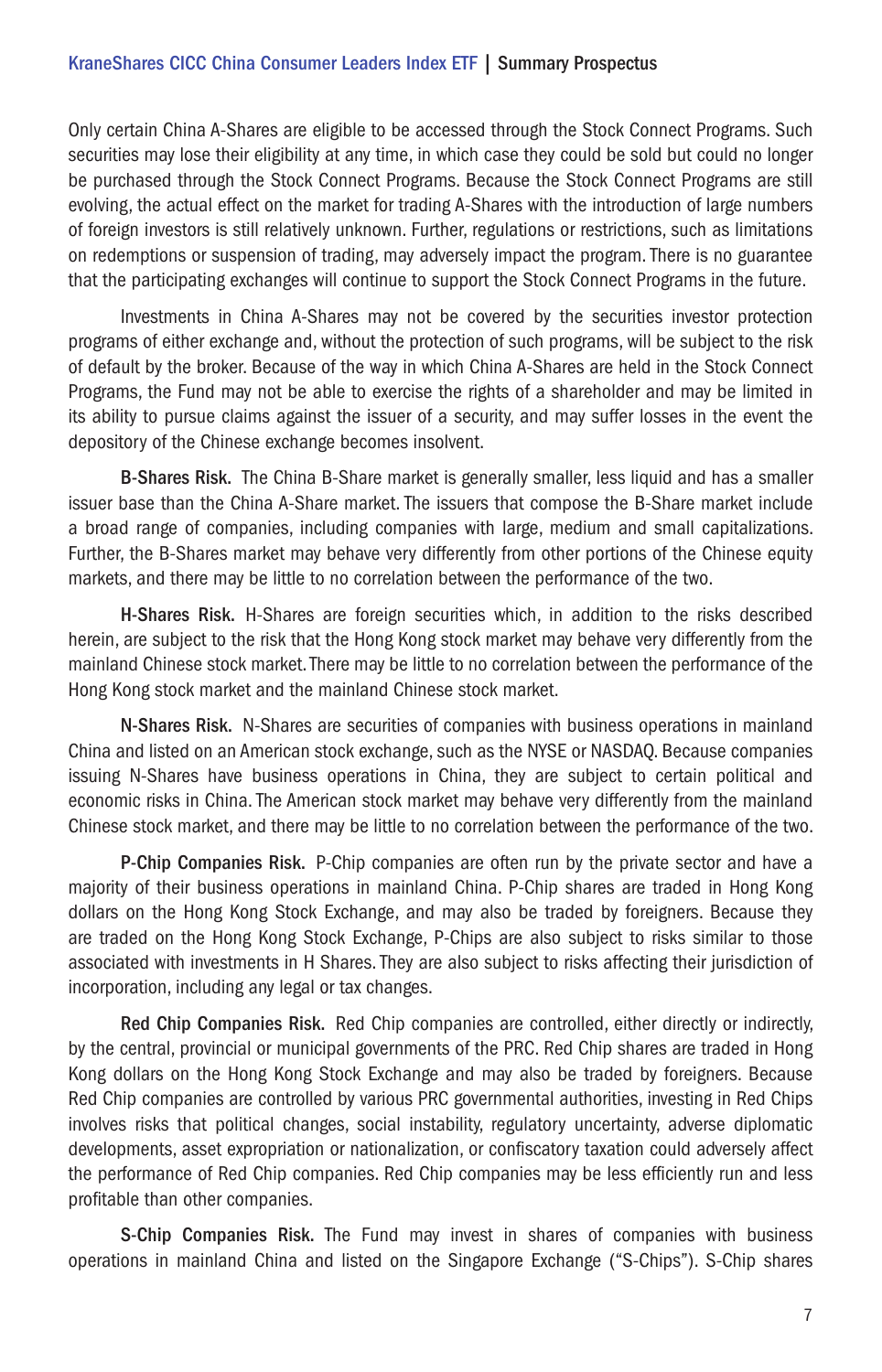are issued by companies incorporated anywhere, but many are registered in Singapore, the British Virgin Islands, the Cayman Islands, or Bermuda. They are subject to risks affecting their jurisdiction of incorporation, including any legal or tax changes. S-Chip companies may or may not be owned at least in part by a Chinese central, provincial or municipal government and be subject to the types of risks that come with such ownership described herein. There may be little or no correlation between the performance of the Singapore stock market and the mainland Chinese stock market.

Concentration Risk. The Fund's assets are expected to be concentrated in an industry or group of industries to the extent that the Underlying Index concentrates in a particular industry or group of industries. The securities of companies in an industry or group of industries could react similarly to market developments. Thus, the Fund is subject to loss due to adverse occurrences that affect one industry or group of industries or sector. While the Fund's sector and industry exposure is expected to vary over time based on the composition of the Underlying Index, the Fund is currently subject to the principal risks described below.

Consumer Discretionary Sector Risk. The success of consumer product manufacturers and retailers is tied closely to the performance of the overall domestic and international economy, interest rates, competition and consumer confidence. Success depends heavily on disposable household income and consumer spending. Changes in demographics and consumer tastes can also affect the demand for, and success of, consumer products in the marketplace.

Consumer Staples Sector Risk. Companies in the consumer staples sector may be affected by general economic conditions, commodity production and pricing, consumer confidence and spending, consumer preferences, interest rates, and product cycles. They are subject to government regulation affecting their products which may negatively impact such companies' performance. For instance, for food and beverage companies, government regulations may affect the permissibility of using various food additives and production methods, which could affect company profitability. In particular, tobacco companies may be adversely affected by the adoption of proposed legislation and/or by litigation. Food and beverage companies risk further loss of market share and revenue due to contamination and resulting product recalls. Also, the success of food, beverage, household and personal products may be strongly affected by fads, marketing campaigns, changes in commodity prices and other factors affecting supply and demand.

Equity Securities Risk. The values of equity securities are subject to factors such as market fluctuations, changes in interest rates and perceived trends in stock prices. Equity securities may be more volatile than other asset classes and are generally subordinate in rank to debt and other securities of the same issuer.

Emerging Markets Risk. The Fund's investments in emerging markets are subject to greater risk of loss than investments in developed markets. This is due to, among other things, greater market volatility, greater risk of asset seizures and capital controls, lower trading volume, political and economic instability, greater risk of market shutdown, and more governmental limitations on foreign investments than typically found in developed markets. The economies of emerging markets, and China in particular, may be heavily reliant upon international trade and may suffer disproportionately if international trading declines or is disrupted.

Foreign Securities Risk. Investments in securities of non-U.S. issuers may be less liquid than investments in U.S. issuers, may have less governmental regulation and oversight, and are typically subject to different investor protection standards than U.S. issuers. Investments in non-U.S. securities entail the risk of loss due to foreign currency fluctuations and political or economic instability. Foreign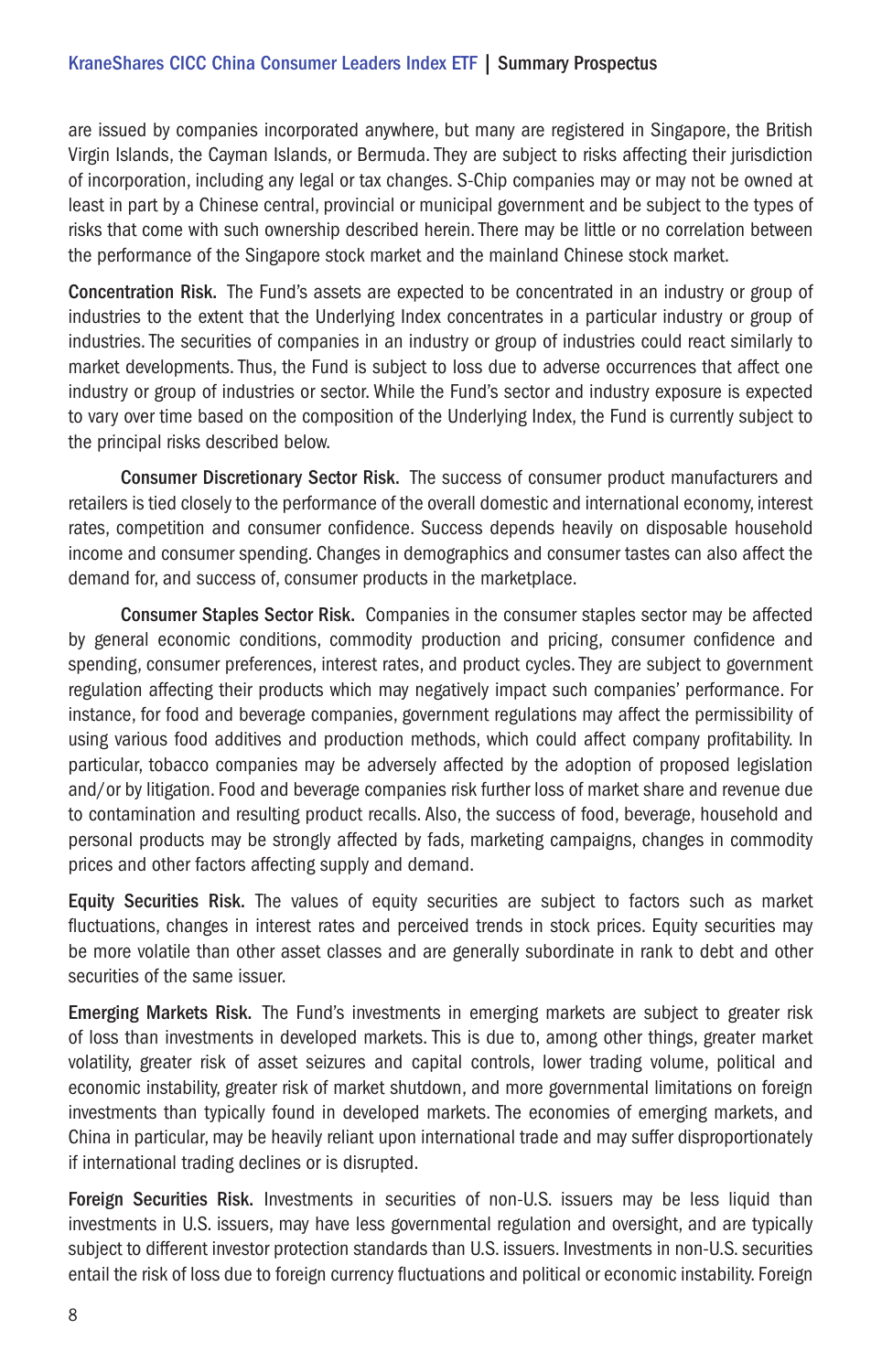market trading hours, clearance and settlement procedures, and holiday schedules may limit the Fund's ability to buy and sell securities. These factors could result in a loss to the Fund.

Geographic Focus Risk. The Fund's investments are expected to be focused in a particular country, countries, or region to the same extent as the Underlying Index and therefore the Fund may be susceptible to adverse market, political, regulatory, and geographic events affecting that country, countries or region. Such geographic focus also may subject the Fund to a higher degree of volatility than a more geographically diversified fund.

Currency Risk. The Fund's net asset value ("NAV") is determined on the basis of the U.S. dollar, therefore, the Fund may lose value if the local currency of a foreign market depreciates against the U.S. dollar, even if the local currency value of the Fund's holdings goes up. Currency exchange rates can be very volatile and can change quickly and unpredictably, which may adversely affect the Fund. The Fund may also be subject to delays in converting or transferring U.S. dollars to foreign currencies for the purpose of purchasing portfolio investments. This may hinder the Fund's performance, including because any delay could result in the Fund missing an investment opportunity and purchasing securities at a higher price than originally intended, or incurring cash drag.

Non-Diversified Fund Risk. Because the Fund is non-diversified and may invest a greater portion of its assets in fewer issuers than a diversified fund, changes in the market value of a single portfolio holding could cause greater fluctuations in the Fund's share price than would occur in a diversified fund. This may increase the Fund's volatility and cause the performance of a single portfolio holding or a relatively small number of portfolio holdings to have a greater impact on the Fund's performance.

ETF Risk. As an ETF, the Fund is subject to the following risks:

Authorized Participants Concentration Risk. The Fund has a limited number of financial institutions that may act as Authorized Participants. To the extent they exit the business or are otherwise unable to proceed in creation and redemption transactions with the Fund and no other Authorized Participant is able to step forward to create or redeem, shares of the Fund may be more likely to trade at a premium or discount to NAV and possibly face trading halts or delisting. Authorized Participant concentration risk may be heightened for exchange-traded funds ("ETFs"), such as the Fund, that invest in securities issued by non-U.S. issuers or other securities or instruments that have lower trading volumes.

Cash Transactions Risk. Like other ETFs, the Fund sells and redeems its shares only in large blocks called Creation Units and only to "Authorized Participants." Unlike many other ETFs, however, the Fund expects to effect its creations and redemptions at least partially or fully for cash, rather than in-kind securities. Thus, an investment in the Fund may be less tax-efficient than an investment in other ETFs as the Fund may recognize a capital gain that it could have avoided by making redemptions in-kind. As a result, the Fund may pay out higher capital gains distributions than ETFs that redeem in-kind. Further, paying redemption proceeds in cash rather than through in-kind delivery of portfolio securities may require the Fund to dispose of or sell portfolio investments to obtain the cash needed to distribute redemption proceeds at an inopportune time.

International Closed Market Trading Risk. To the extent the Fund's investments trade in markets that are closed when the Fund and Exchange are open, there are likely to be deviations between current pricing of an underlying security and the prices at which the underlying securities are valued for purposes of the Fund's NAV. As a result, Shares may appear to trade at a significant discount or premium to NAV greater than those incurred by other ETFs. In addition, shareholders may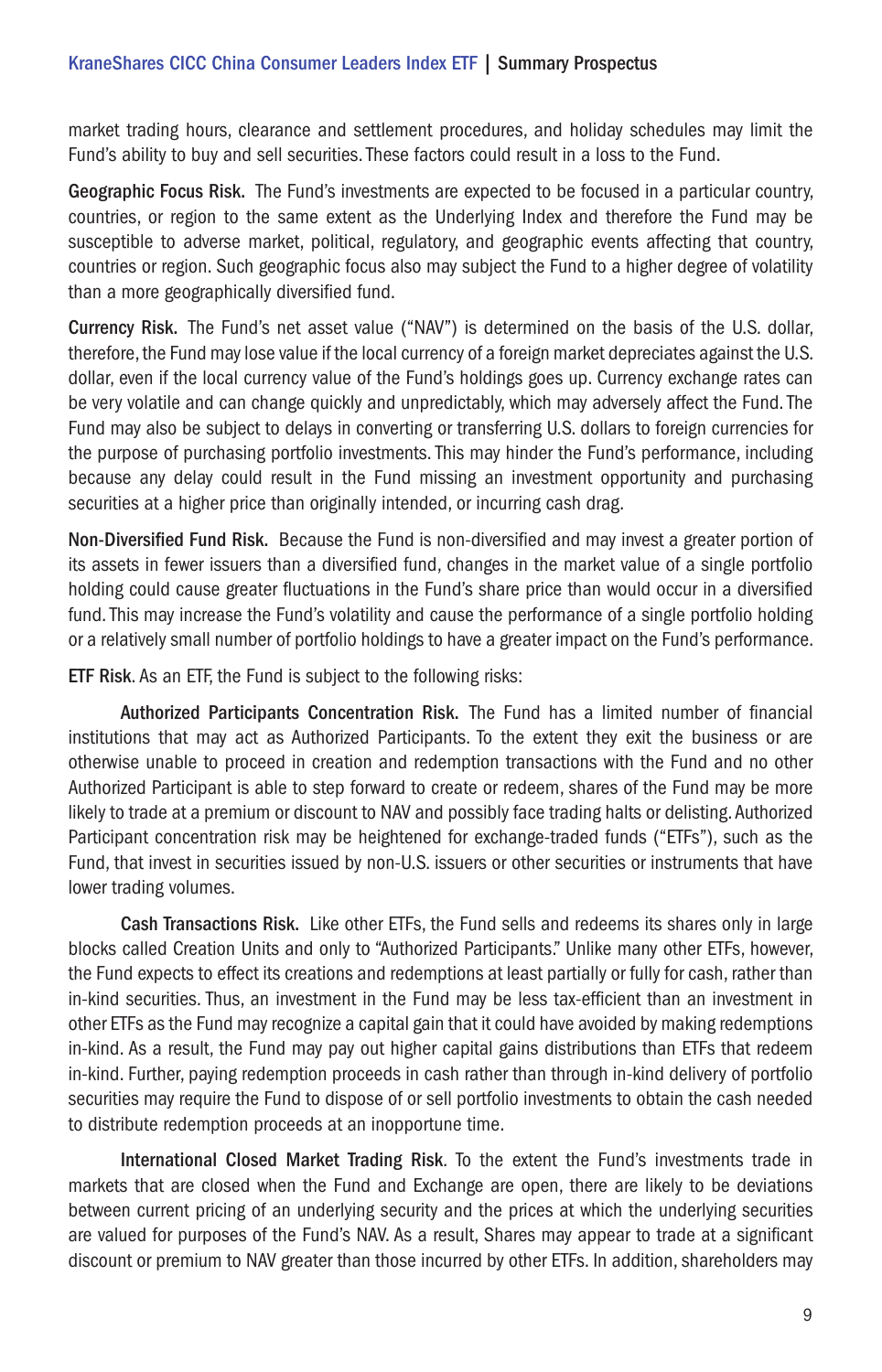# KraneShares CICC China Consumer Leaders Index ETF | Summary Prospectus

not be able to purchase or redeem their shares of the Fund, or purchase or sell shares of the Fund on the Exchange, on days when the NAV of the Fund could be significantly affected by events in the relevant non-U.S. markets.

Premium/Discount Risk. There may be times when the market price of the Fund's shares is more than the NAV intra-day (at a premium) or less than the NAV intra-day (at a discount). As a result, shareholders of the Fund may pay more than NAV when purchasing shares and receive less than NAV when selling Fund shares. This risk is heightened in times of market volatility or periods of steep market declines. In such market conditions, market or stop loss orders to sell Fund shares may be executed at prices well below NAV.

Secondary Market Trading Risk. Investors buying or selling shares in the secondary market will normally pay brokerage commissions, which are often a fixed amount and may be a significant proportional cost for investors buying or selling relatively small amounts of shares. Secondary market trading is subject to bid-ask spreads and trading in Fund shares may be halted by the Exchange because of market conditions or other reasons. If a trading halt occurs, a shareholder may temporarily be unable to purchase or sell shares of the Fund. In addition, although the Fund's shares are listed on the Exchange, there can be no assurance that an active trading market for shares will develop or be maintained or that the Fund's shares will continue to be listed.

New Fund Risk. If the Fund does not grow in size, it will be at greater risk than larger funds of wider bid-ask spreads for its shares, trading at a greater premium or discount to NAV, liquidation and/or a stop to trading.

Liquidity Risk. The Fund's investments are subject to liquidity risk, which exists when an investment is or becomes difficult or impossible to purchase or sell at an advantageous time and price. If a transaction is particularly large or if the relevant market is or becomes illiquid, it may not be possible to initiate a transaction or liquidate a position, which may cause the Fund to suffer significant losses and difficulties in meeting redemptions. Liquidity risk may be the result of, among other things, market turmoil, the reduced number and capacity of traditional market participants, or the lack of an active trading market. Markets for securities or financial instruments could be disrupted by a number of events, including, but not limited to, an economic crisis, natural disasters, new legislation or regulatory changes inside or outside the U.S. Liquid investments may become less liquid after being purchased by the Fund, particularly during periods of market stress. In addition, if a number of securities held by the Fund stop trading, it may have a cascading effect and cause the Fund to halt trading. Volatility in market prices will increase the risk of the Fund being subject to a trading halt. Certain countries in which the Fund may invest may be subject to extended settlement delays and/or foreign holidays, during which the Fund will unlikely be able to convert holdings to cash.

Small- and Mid-Capitalization Company Risk. Investing in the securities of small and medium capitalization companies involves greater risk and the possibility of greater price volatility than investing in larger capitalization companies. Since small and medium-sized companies may have limited operating histories, product lines and financial resources, the securities of these companies may be less liquid and more volatile. They may also be sensitive to (expected) changes in interest rates and earnings.

Large Capitalization Company Risk. Large capitalization companies may be unable to respond quickly to new competitive challenges and attain the high growth rate of successful smaller companies, especially during extended periods of economic expansion. As such, returns on investments in stocks of large capitalization companies could trail the returns on investments in stocks of small and mid capitalization companies.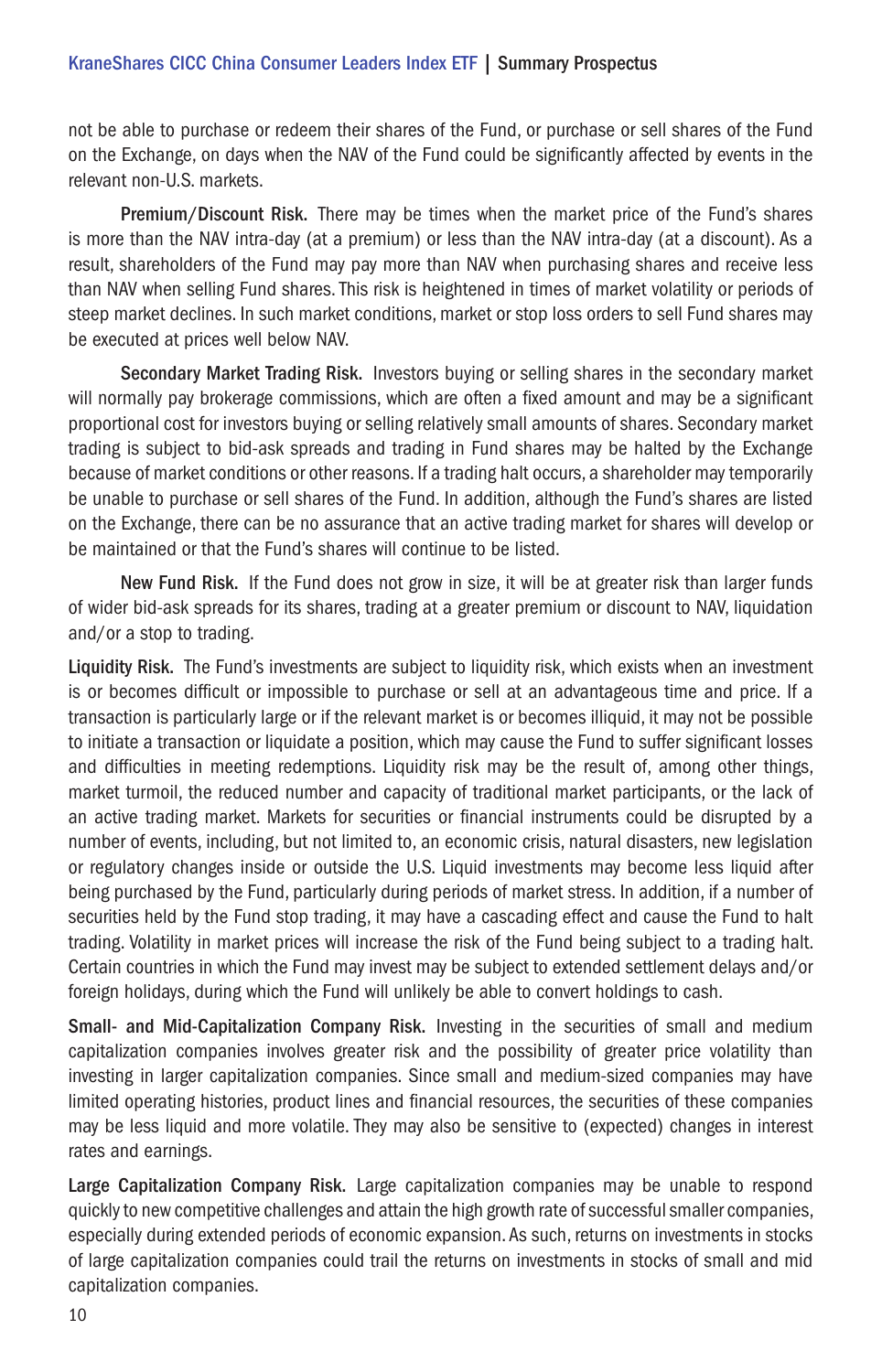Passive Investment Risk. There is no guarantee that the Underlying Index will create the desired exposure and the Fund is not actively managed. It does not seek to "beat" the Underlying Index or take temporary defensive positions when markets decline. Therefore, the Fund may purchase or hold securities with current or projected underperformance.

Management Risk. The Fund may not fully replicate the Underlying Index and may hold less than the total number of securities in the Underlying Index. Therefore, the Fund is subject to the risk that Krane's security selection process may not produce the intended results.

Tracking Error Risk. The Fund's return may not match or achieve a high degree of correlation with the return of the Underlying Index. This may be due to, among other factors, the Fund holding cash under certain circumstances in lieu of Underlying Index securities, such as when the Fund is subject to delays converting U.S. dollars into a foreign currency to purchase foreign securities and unable to invest in certain constituents of the Underlying Index due to regulatory constraints, trading suspensions, and legal restrictions imposed by foreign governments. To the extent that the Fund employs a representative sampling strategy or calculates its NAV based on fair value prices and the value of the Underlying Index is based on securities' closing prices on local foreign markets, the Fund's ability to track the Underlying Index may be adversely affected.

Market Risk. The values of the Fund's holdings could decline generally or could underperform other investments. In addition, there is a risk that policy changes by the U.S. Government, Federal Reserve, and/or other government actors could cause volatility in global financial markets and negative sentiment, which could have a negative impact on the Fund and could result in losses. Geopolitical and other risks, including environmental and public health risks may add to instability in world economies and markets generally. Changes in value may be temporary or may last for extended periods. Further, the Fund is susceptible to the risk that certain investments may be difficult or impossible to sell at a favorable time or price. Market developments may also cause the Fund's investments to become less liquid and subject to erratic price movements.

High Portfolio Turnover Risk. The Fund may incur high portfolio turnover rates, which may increase the Fund's brokerage commission costs and negatively impact the Fund's performance. Such portfolio turnover also may generate net short-term capital gains.

Valuation Risk. Independent market quotations for certain investments held by the Fund may not be readily available, and such investments may be fair valued or valued by a pricing service at an evaluated price. These valuations involve subjectivity and different market participants may assign different prices to the same investment. As a result, there is a risk that the Fund may not be able to sell an investment at the price assigned to the investment by the Fund. In addition, the securities in which the Fund invests may trade on days that the Fund does not price its shares; as a result, the value of Fund shares may change on days when investors cannot purchase or sell their Fund holdings.

Tax Risk. In order to qualify for the favorable tax treatment available to regulated investment companies, the Fund must satisfy certain income, asset diversification and distribution requirements each year. The Fund's investments in issuers whose control persons are not certain creates a risk that tax authorities may retrospectively deem the Fund to have failed the asset diversification requirements. If the Fund were to fail the favorable tax treatment requirements, it would be taxed in the same manner as an ordinary corporation, which would adversely affect its performance.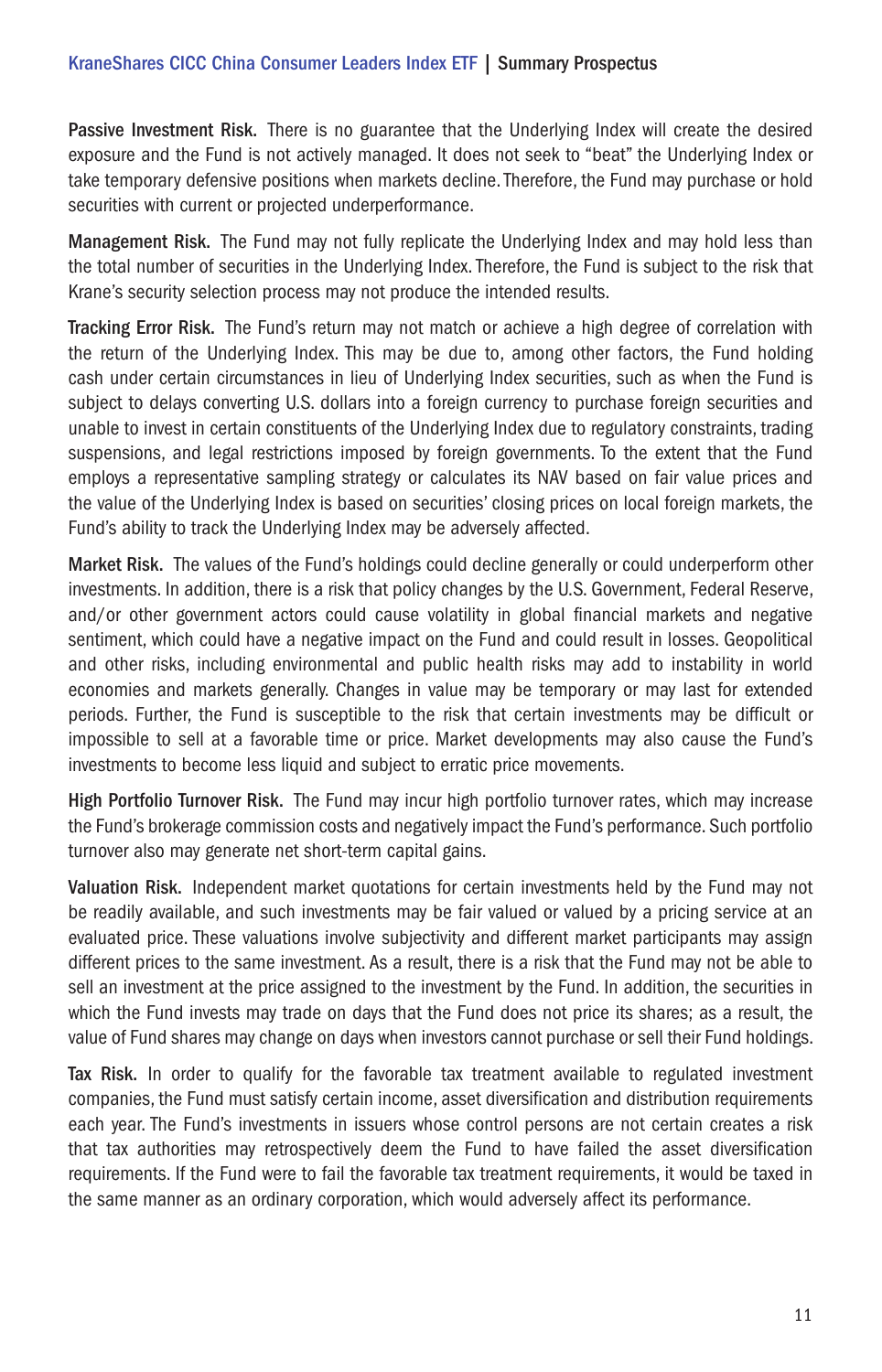Depositary Receipts Risk. The Fund may hold the securities of foreign companies in the form of depositary receipts, including American Depositary Receipts and Global Depositary Receipts. Investing in depositary receipts entails the risks associated with foreign investments, such as fluctuations in foreign currency exchange rates and political and economic risks distinct from those associated with investing in the securities of U.S. issuers. In addition, the value of the securities underlying the depositary receipts may change materially when the U.S. markets are not open for trading, which will affect the value of the depositary receipts.

Derivatives Risk. The use of derivatives (including swaps, futures, forwards, structured notes and options) may involve leverage, which includes risks that are different from, and greater than, the risks associated with investing directly in a reference asset, because a small investment in a derivative can result in a large impact on the Fund and may cause the Fund to be more volatile. Derivatives may at times be highly illiquid, and the Fund may not be able to close out or sell a derivative at a particular time or at an anticipated price. Derivatives can be difficult to value and valuation may be more difficult in times of market turmoil. There may be imperfect correlation between the derivative and that of the reference asset, resulting in unexpected returns that could materially adversely affect the Fund. Certain derivatives (such as swaps and options) are bi-lateral agreements that expose the Fund to counterparty risk, which is the risk of loss in the event that the counterparty to an agreement fails to make required payments or otherwise comply with the terms of derivative. In that case, the Fund may suffer losses potentially equal to, or greater than, the full value of the derivative if the counterparty fails to perform its obligations. That risk is generally thought to be greater with over-the-counter (OTC) derivatives than with derivatives that are exchange traded or centrally cleared. Counterparty risks are compounded by the fact that there are only a limited number of ways available to invest in certain reference assets and, therefore, there may be few counterparties to swaps or options based on those reference assets. Many derivatives are subject to segregation requirements that require the Fund to segregate the market or notional value of the derivatives, which could impede the portfolio management of the Fund.

Investments in Investment Companies Risk. The Fund may invest in other investment companies, including those that are advised, sponsored or otherwise serviced by Krane and/or its affiliates. The Fund will indirectly be exposed to the risks of investments by such funds and will incur its pro rata share of the underlying fund's expenses. Additionally, investments in ETFs are subject to ETF Risk. Krane is subject to conflicts of interest in allocating Fund assets to investment companies that are advised, sponsored or otherwise serviced by Krane and/or its affiliates. To the extent that the Fund invests in investment companies or other pooled investment vehicles that are not registered pursuant to the 1940 Act, including foreign investment companies, it will not enjoy the protections of the U.S. law.

Securities Lending Risk. To the extent the Fund lends its securities, it may be subject to the following risks: (1) the securities in which the collateral is invested may not perform sufficiently to cover the applicable rebate rates paid to borrowers and related administrative costs; (2) delays may occur in the recovery of securities from borrowers, which could interfere with the Fund's ability to vote proxies or to settle transactions; and (3) although borrowers of the Fund's securities typically provide collateral in the form of cash that is reinvested in securities, there is the risk of possible loss of rights in the collateral should the borrower fail financially.

Cash and Cash Equivalents Risk. The Fund may hold cash or cash equivalents. Generally, such positions offer less potential for gain than other investments. This is particularly true when the market for other investments in which the Fund may invest is rapidly rising. If the Fund holds cash uninvested it will be subject to the credit risk of the depositing institution holding the cash.